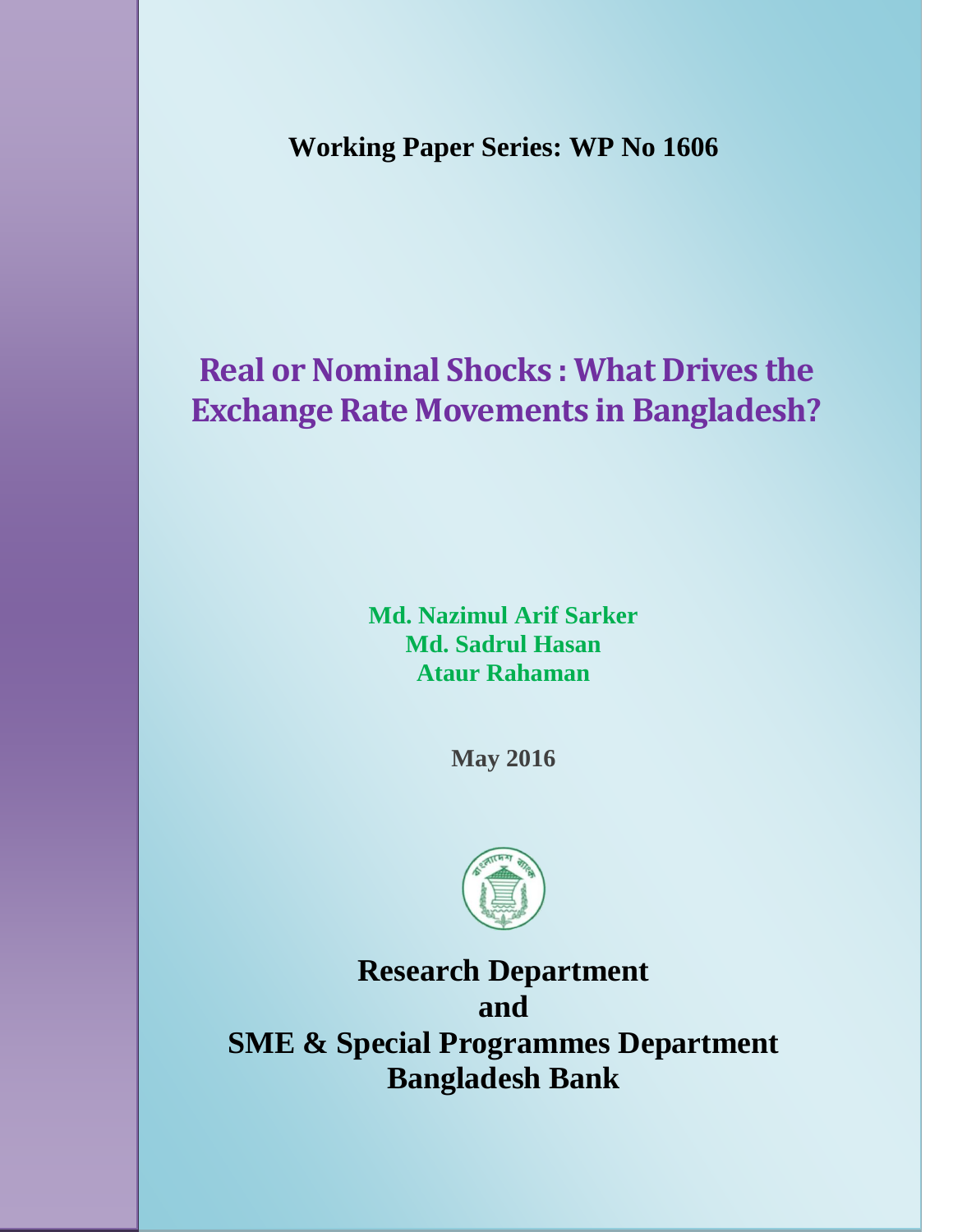# **Real or Nominal Shocks : What Drives the Exchange Rate Movements in Bangladesh?**

Md. Nazimul Arif Sarker Md. Sadrul Hasan Ataur Rahaman

#### **Abstract**

This paper searches for a primary element responsible for exchange rate movements in Bangladesh. The dynamic effects of real and nominal shocks are scrutinized through conducting a structural vector autoregression model of real and nominal exchange rates with the assumption of the long-run neutrality restriction of nominal shocks on the real exchange rate. In order to identify how these factors influence exchange rate variations in Bangladesh, this approach allows us to decompose exchange rate movements into two components: real and nominal factors. This empirical analysis demonstrates that the effect of a real shock on the real and nominal exchange rates is of a persistent nature, resulting in a long-run real appreciation. In Bangladesh, it takes around 5 months before the nominal exchange rate beginning depreciating in response to a positive nominal shock such as an increase in money supply.

JEL Codes: F31, E52, E24 Keywords: Exchange rates, nominal shocks, and real shocks.

The authors of this paper work respectively as Joint Director, Research Department, Joint Director, SME & Special Programmes Department, and Assistant Director, Research Department of Bangladesh Bank. Any views expressed in this paper are authors own and do not reflect that of Bangladesh Bank. The authors are thankful to its previous referees including economic adviser and chief economist. Comments are most welcome to: nazimularifsarker@yahoo.com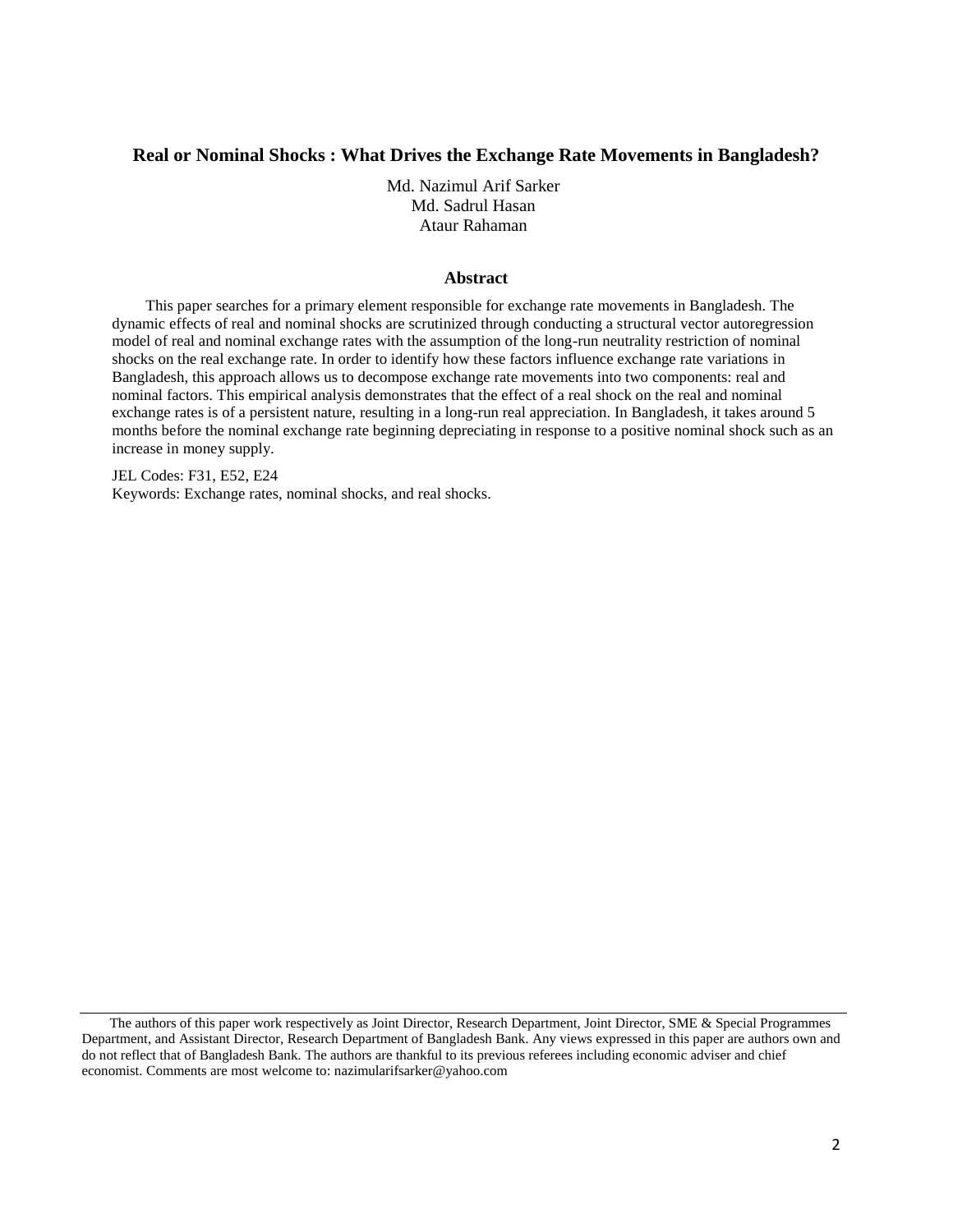# **Real or Nominal Shocks : What Drives the Exchange Rate Movements in Bangladesh?**

## **1. Introduction**

With the onset of the flexible exchange rate regime since  $31<sup>st</sup>$  May, 2003, Bangladesh Bank, the central bank of Bangladesh, has liberalized the exchange rates (price of one unit of national currency in terms of the US dollar) to achieve the goal of a vibrant market mechanism through the interaction of demand for and supply of currencies. Under this regime the international capital mobility has intensified the level of dollarization which in turn induces instability of the exchange rate. Dollarization may reduce a *'fear of floating'* by partially reducing the adverse impact of exchange rate fluctuations on the economy at the aggregate level. Viaene and Vries (1992) argued that, for the developing countries, exchange rate volatility has an adverse effect on international trade. Many emerging countries, on the other hand, appeared to be reluctant to allow exchange rates to move freely due to a "*fear of floating*" psychology as argued by Calvo and Reinhart (2002). Thus, exchange rate management has always been an important measure in mitigating external and internal imbalances as a nominal anchor in most of the developing countries, and Bangladesh is no exception.

The objective of this paper is to investigate the sources of movements in real and nominal exchange rates in Bangladesh. We assume that any shock to either type of exchange rate is due to the real shocks, such as resource endowments, technological advancement, preferences, and nominal shocks, such as money supply. In order to identify the real and nominal exchange rate movements by the dynamic effects of real and nominal shocks, this paper conducts a structural vector autoregression (SVAR) model with the long-run neutrality restriction; that is, nominal shocks have only a short-run effect but no long-run effects on real exchange rates. Lastrapes (1992), Enders and Lee (1997), Chowdhury (2004), and Ok, Kakinaka and Miyamoto (2010) conducted similar empirical studies which were based on the technique developed by Blanchard and Quah (1989).

The recent trend in emerging economies is that the exchange rate regime has been shifting towards nominal exchange rate flexibility, although often managed due to the *'fear of floating'* (Calvo and Reinhart, 2002). Moreover, since the real exchange rate is typically considered as measures of international competitiveness, some emerging countries seem to pursue exchange rate policies that try to set the real exchange rates at some target level through adjusting the nominal exchange rates (Silva, 1999).

A number of studies incorporated structural VAR models with the long-run neutrality restriction of Blanchard and Quah (1989) in order to investigate sources of exchange rate movements by decomposing the exchange rate series into the real and nominal disturbances. Lastrapes (1992) points out that real shocks dominate nominal shocks for both exchange rate series over short and long frequencies. Kim and Enders (1991) examine real and nominal causes of real exchange rate movements in the Pacific Rim nations and show some evidence of the long-run neutrality of nominal shocks. Clarida and Gali (1994) find that demand shocks, to national saving and investment, explain the majority of the variance in real exchange rate, while supply shocks explain very little.

Chen and Wu (1997) use the data for four Pacific basin countries and show that real shocks have a significant impact on the variability of real exchange rates and real shocks were more important during the 1990s than during the 1980s, especially for Japan, Taiwan and Philippines. Enders and Lee (1997) show that nominal shocks have a minor effect on the real and nominal exchange rates for Canada, Germany, and Japan over the sample period of January 1973 to April 1992.

Chowdhury"s (2004) analysis for six emerging countries: Chile, Colombia, Malaysia, Singapore, South Korea and Uruguay also shows that real shocks dominate nominal shocks for the exchange rates over the sample period of January 1980 to December 1996. Moreover, Ok et al. (2010) point out that real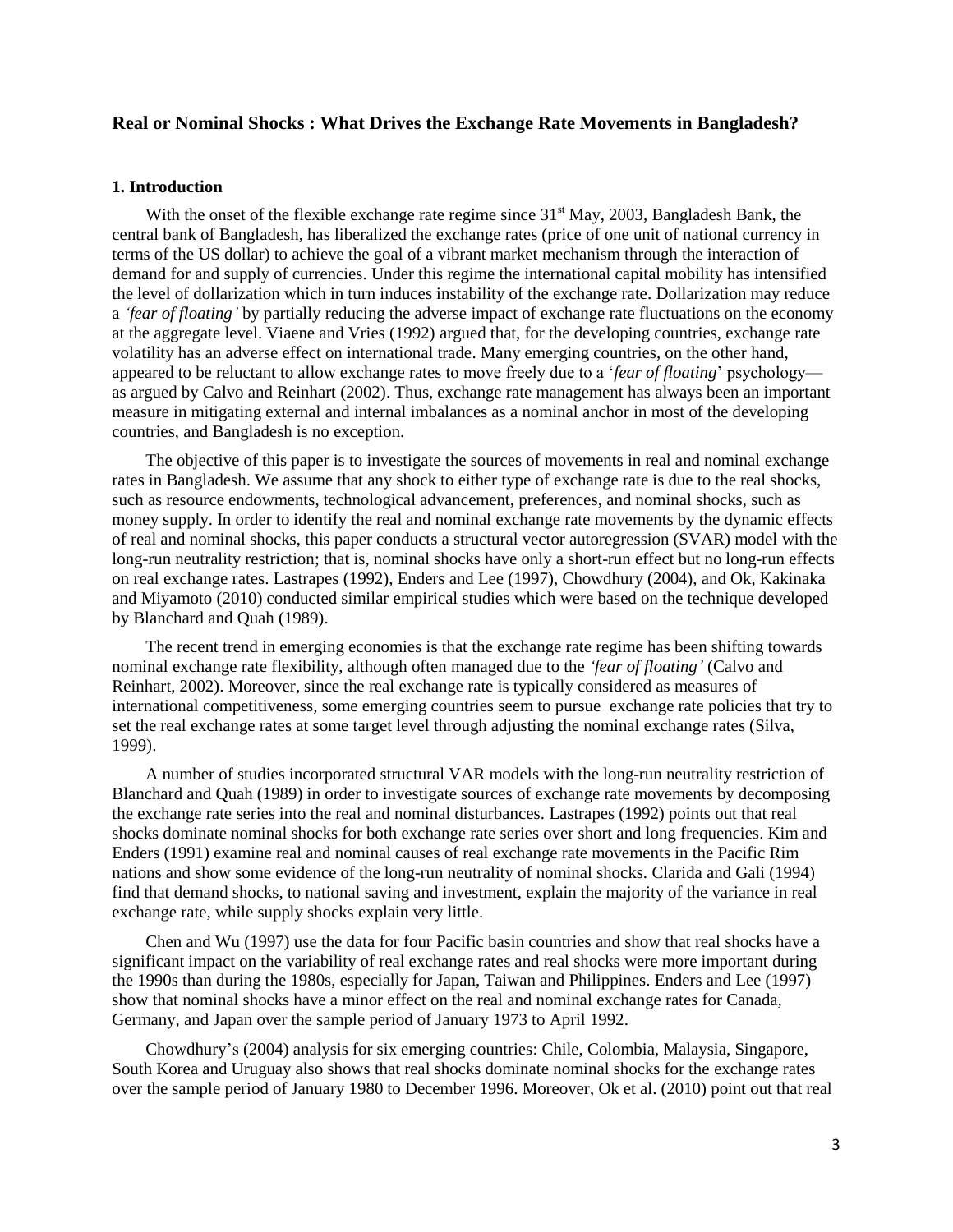shocks in the direction of depreciation lead to real and nominal depreciation, while nominal shocks induce long-run nominal depreciation but real appreciation in short-run for Cambodia and Lao PDR.

To the best of our knowledge, there is no study on Bangladesh that examines the sources of movements in real and nominal exchange rates using bivariate SVAR. This paper attempts to decompose real and nominal exchange rate fluctuations into real and nominal factors through applying an SVAR model with the long-run neutrality restriction in which nominal shocks have only a short-run effect but no long-run effect on real exchange rates.

Our empirical finding from the SVAR analysis demonstrates that the effect of a real shock on the real and nominal exchange rates is of a persistent nature, resulting in a long-run real appreciation. This finding is consistent with, among others, Lastrapes (1992), Enders and Lee (1997), Chowdhury (2004), and Ok et al. (2010). On the other hand, the effect of a nominal shock on nominal exchange rates demonstrates that nominal shock takes few months to maintain negative direction, i.e. depreciation in the nominal exchange rates in Bangladesh. This result is consistent with the argument of Dornbusch (1976) that raising nominal money supply leads depreciation in nominal exchange rates in the long run.

The remainder of this paper is organized as follows. Section 2 conducts empirical analysis of exchange rate movements through decomposing the fluctuations of exchange rates into nominal and real components for the Bangladeshi taka. The last section, Section 3, provides conclusion along with several policy recommendations.

## **2. Empirical Analysis**

## **2.1. Model Specification**

In order to specify our model, it has been assumed that observed real and nominal exchange rates are subject to two types of orthogonal shocks. The first shock is a "real shock," which mainly comes from the fundamental disturbances related to various structural macroeconomic conditions including resource endowments, technological advancement, productivity, and preference. The terms of trade and international competitiveness are generally affected by the real shocks (Lastrapes, 1992; Enders and Lee, 1997; Chowdhury, 2004). The second shock is the nominal shock, which is mainly due to nonfundamental disturbances, such as nominal money supply shocks and the exchange rates depreciation or appreciation.

To provide some important insights on the sources of real and nominal exchange rate movements, we apply a bivariate SVAR analysis of real and nominal exchange rates through decomposing the variables into real and nominal shocks. Although the two shocks: real and nominal shocks, are not directly observable, they could be inferred from the examination of their joint behavior by imposing the long-run neutrality restriction that a nominal shock has no long-run or permanent impact on real exchange rate under certain assumptions (Enders, 1997; Wang, 2004). This restriction could be appropriate since the real exchange rate, as a relative price between domestic and foreign prices, is consistent with conventional economic models of exchange rate movements (Lastrapes, 1992).

In order to identify the sequence of real and nominal shocks to exchange rates, we consider the infinite moving average representation in the structural shocks, following Lastrapes (1992), Enders and Lee (1997) and Ok et al. (2010), among others, as follows:

I

$$
\begin{aligned}\n\Delta r_t \\
\Delta n_t\n\end{aligned}\n=\n\begin{bmatrix}\nA_{11}(L) & A_{12}(L) \\
A_{21}(L) & A_{22}(L)\n\end{bmatrix}\n\begin{bmatrix}\ne_{rt} \\
e_{nt}\n\end{bmatrix}
$$
\n(1)

where  $r_t$  and  $n_t$  are the natural log of real and nominal exchange rate in period *t*, respectively;  $e_{rt}$  the real shock in period *t*;  $e_{nt}$  the nominal shock in period *t*;  $\Delta$  the first difference operator;  $A_{ij}(L)$  a polynomial in the lag operator  $L$ . By construction, we assume that the innovations are normalized with  $var(e_t) = I$ , that real and nominal exchange rates are non-stationary and non-cointegrated, and that the first-differences of real and nominal exchange rates are stationary.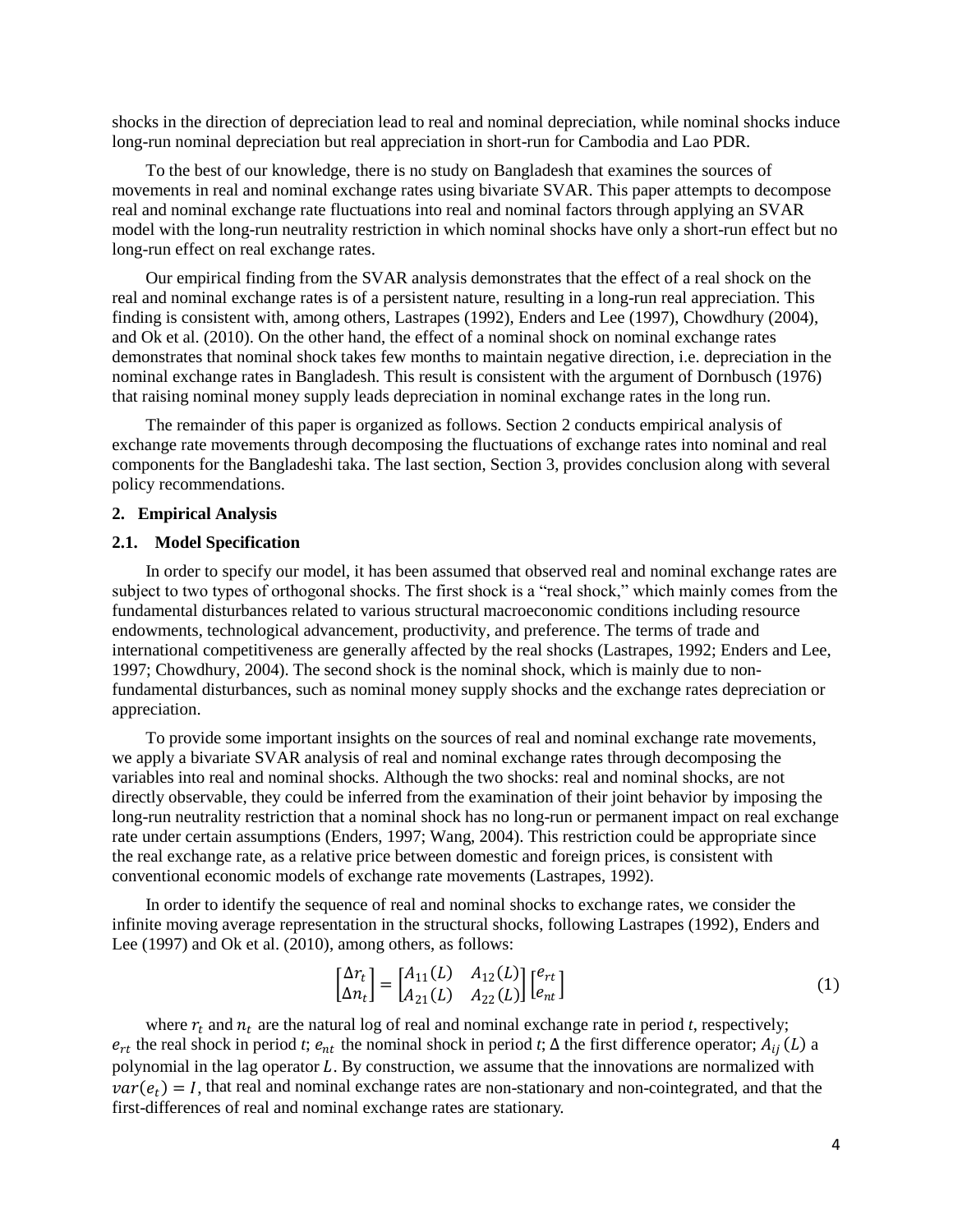To impose the long-run neutrality restriction that nominal shocks have only a short-run effect but no long-run effect on real exchange rate, we consider the restriction that the sum of the coefficients in  $A_{12}(L)$  is equal to zero, that is:

$$
\sum_{k=0}^{\infty} a_{12}(k) = 0
$$
 (2)

where  $a_{12}(k)$  is the k-th coefficient in  $A_{12}(L)$  and represents the effect of the nominal shocks,  $e_{nt}$ , on the first-difference of the real exchange rate,  $\Delta r_t$ , after k periods. Thus, the restriction (2) simply implies that the cumulative effect of  $e_{nt}$  on  $\Delta r_t$  is zero, i.e., nominal shocks have no long-run effects on real exchange rates.

Questions may arise as to whether this type of model is applicable to a developing economy such as Bangladesh. For example, the model assumes an open economy with a flexible exchange rate and capital mobility, and full employment in the long run. Bangladesh may not fully satisfy these assumptions. Fundamental changes in the economy over the past two decades have made the model increasingly more relevant. Bangladesh has opened up its trade and become more market oriented. The major progress in the trade policy reform started in 1991 with a substantial scaling down and rationalization of tariffs, removal of trade related quantitative restrictions and elimination of import licensing, unification of exchange rates and the move to a more flexible exchange rate system. In 1994, the taka was made convertible for current account transactions (Ahmed and Sattar, 2004). And finally exchange rate became fully flexible in May 2003.

However, since it is difficult to identify and test multiple shocks, the discussion under the assumption of the two structural shocks would be helpful to access the sources of exchange rate movements as an approximate methodology.

## **2.2. Data and Preliminary Results**

The data are taken from the International Monetary Fund"s (IMF) *International Financial Statistics (IFS)*. In order to carry out the empirical analysis, we use the monthly observations on bilateral exchange rates from June 2003, since the flexible exchange rate regime started from 31 May, 2003, to June 2014 (Figure 1). Nominal exchange rate series considered is average-of-period rate and is expressed as US dollar per national currency units. The real exchange rate is derived by adjusting the nominal exchange rate with the ratio of the domestic price level to US price level. Consumer price index is used as a measure of price level in this case. The log-level real exchange rate series  $r_t$  is generally constructed as  $r_t$  $=$  n<sub>t</sub> - p<sub>t</sub><sup>\*</sup>+ p<sub>t</sub>, where n<sub>t</sub> is the log of the nominal exchange rate considered from average-of-period rate, p<sub>t</sub> and  $p_t^*$  are the log of the domestic price level and the log of US price level, respectively. Thus, the real exchange rate measure the relative price of Bangladeshi goods in terms of US goods.

The descriptive statistics of the differenced log of nominal and real exchange rates against the Bangladeshi taka are represents in Table 1. The volatility of real exchange rate is greater than that of nominal exchange rate in Bangladesh. The average nominal depreciation rate is larger than the average real appreciation rate in Bangladesh, which implies that Bangladesh has experienced relatively higher inflation compared to the US. Table 2 shows the correlations among the first-differenced log of nominal exchange rate, real exchange rate and domestic price level for Bangladesh. Nominal exchange rate is positively correlated and statistically significant with real exchange rate in terms of monthly returns. Moreover, statistically significant association can be found between inflation rate and real appreciation; inflation rate is also associated with nominal appreciation in Bangladesh.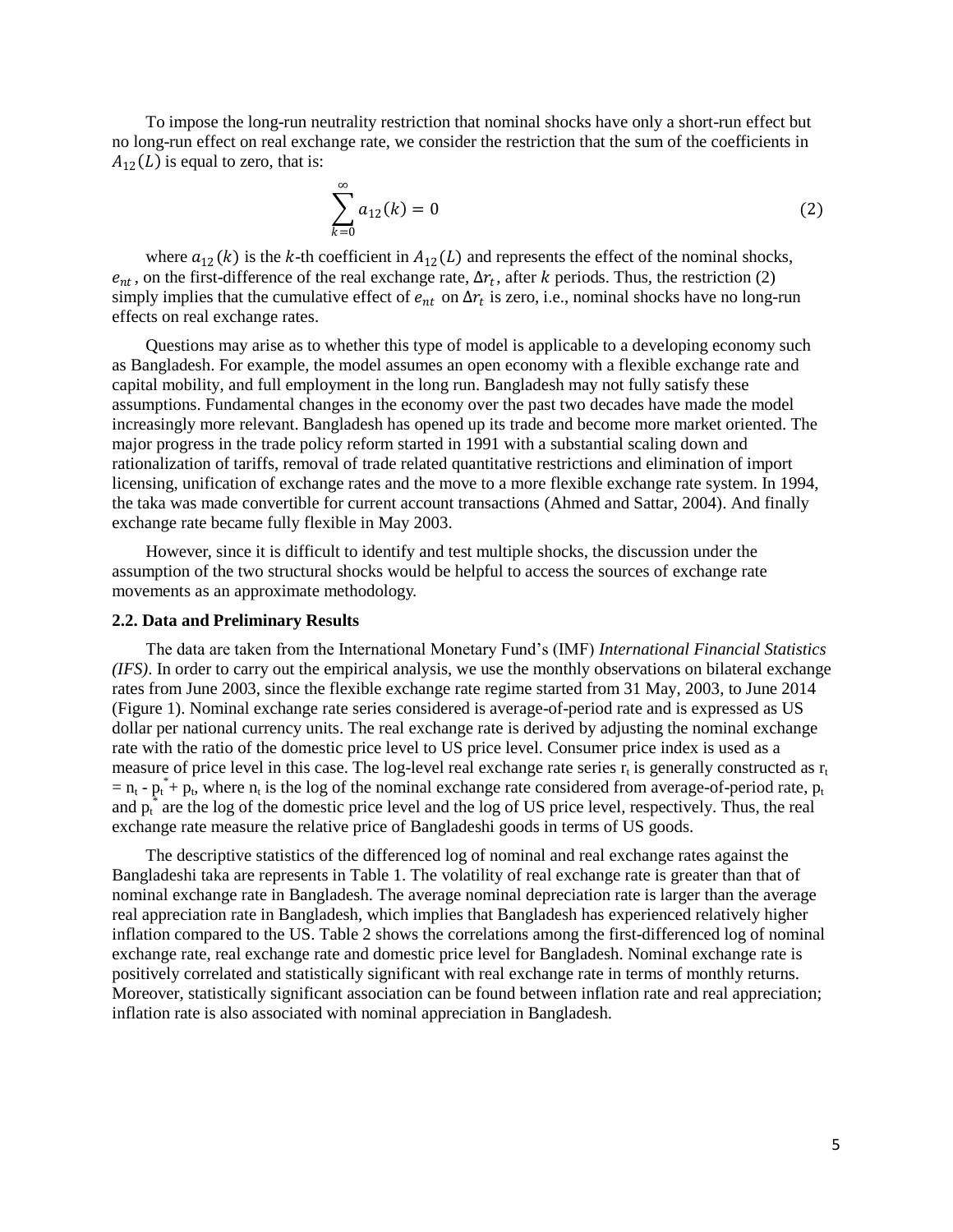## **2.3. Estimation**

In order to conduct the basic estimation of the SVAR model, there are several preliminaries that have to be completed. The first preliminary exercise is to investigate the presence of a unit root in the univariate representations of the real and nominal exchange rates. Augmented Dickey-Fuller (Dickey and Fuller, 1979) and Phillips-Perron (Phillips and Perron, 1988) tests are carried out for all exchange rates series in log level and first difference. For all real and nominal log-level exchange rates the null hypothesis of the series having a unit root could not be rejected, which implies that the log-level of real and nominal exchange rates are non-stationary. On the other hand, the first-differences of real and nominal exchange rates are stationary in both tests (see Table 3).

Given the non-stationary results, we now test the long-run relationship between real and nominal exchange rates through examining whether the two non-stationary series are cointegrated for Bangladesh. The result of Johansen cointegration test (Johansen, 1992) suggests that for Bangladesh real and nominal exchange rates are not cointegrated. It implies that no long-run equilibrium between nominal and real exchange rates in Bangladesh over the considering period (see Table 4).

Given that real and nominal exchange rates are non-stationary at the level but stationary at the firstdifference, and that they are not cointegrated, the SVAR specification can be appropriate to examine the dynamic effects of real and nominal shocks on real and nominal exchange rates.

## **2.4. Impulse Response Functions**

In order to investigate the effect of each type of shock on real and nominal exchange rates, this paper estimates the SVAR model and derives impulse response functions (IRFs) for Bangladesh. The first panel of Figure 2 represents the dynamic response of real exchange rate to one standard deviation of real and nominal shocks, while the second panel of figure 2 shows the dynamic response of real exchange rate to one standard deviation of real and nominal shocks over a horizon up to 72 months. Each panel is shown in terms of cumulative sums of the difference dynamics.

The first panel of figure 2 shows that one standard deviation of real shock induces an immediate accumulated positive response in the real exchange rate. This effect increases up to 10 to 11 months, after that the accumulated response of real exchange rate gradually declines and stabilizes in the long horizon. Thus, the effect of a real shock on the real exchange rate is of a persistent nature, resulting in a long-run real appreciation. Similar findings were derived by Lastrapes (1992), Enders and Lee (1997), Chowdhury (2004), Ha et al. (2007), and Ok et al. (2010). On the other hand, one standard deviation of nominal shock induces an immediate accumulated positive response in the real exchange rate. This response peaks between 1 to 2 months horizon and dies out at 7 months horizon. It clearly reflects the identification restriction; the nominal shock has no effect on real exchange rate in the long-run. However, it does appear to be a non-trivial impact in the short run.

The second panel of Figure 2 illustrates that one standard deviation of real shock tempts an instantaneous accumulated positive response in the nominal exchange rate. This effect peaks at 11 months, after these horizons the response of nominal exchange rate gradually declines and stabilizes in the long horizon. Thus, the effect of a real shock on the nominal exchange rate is of a persistent nature, resulting in a long-run nominal appreciation [similar findings were derived by Lastrapes (1992), Enders and Lee (1997), Chowdhury (2004), Ha et al. (2007), and Ok et al. (2010)]. The dynamic response of the nominal exchange rate to a real shock is very similar to that of the real rate. This suggests that permanent changes in the real exchange rate due to real shocks mainly occur through nominal exchange rate changes.

On the other hand, one standard deviation of nominal shock persuades an immediate accumulated positive response in the nominal exchange rate. This response peaks at between 2 to 3 months and dies out before 5 months horizon. After that it has negative response in the nominal exchange rate and below the zero-line for the rest of the forecasting horizons. Thus, nominal shock takes near about 5 months to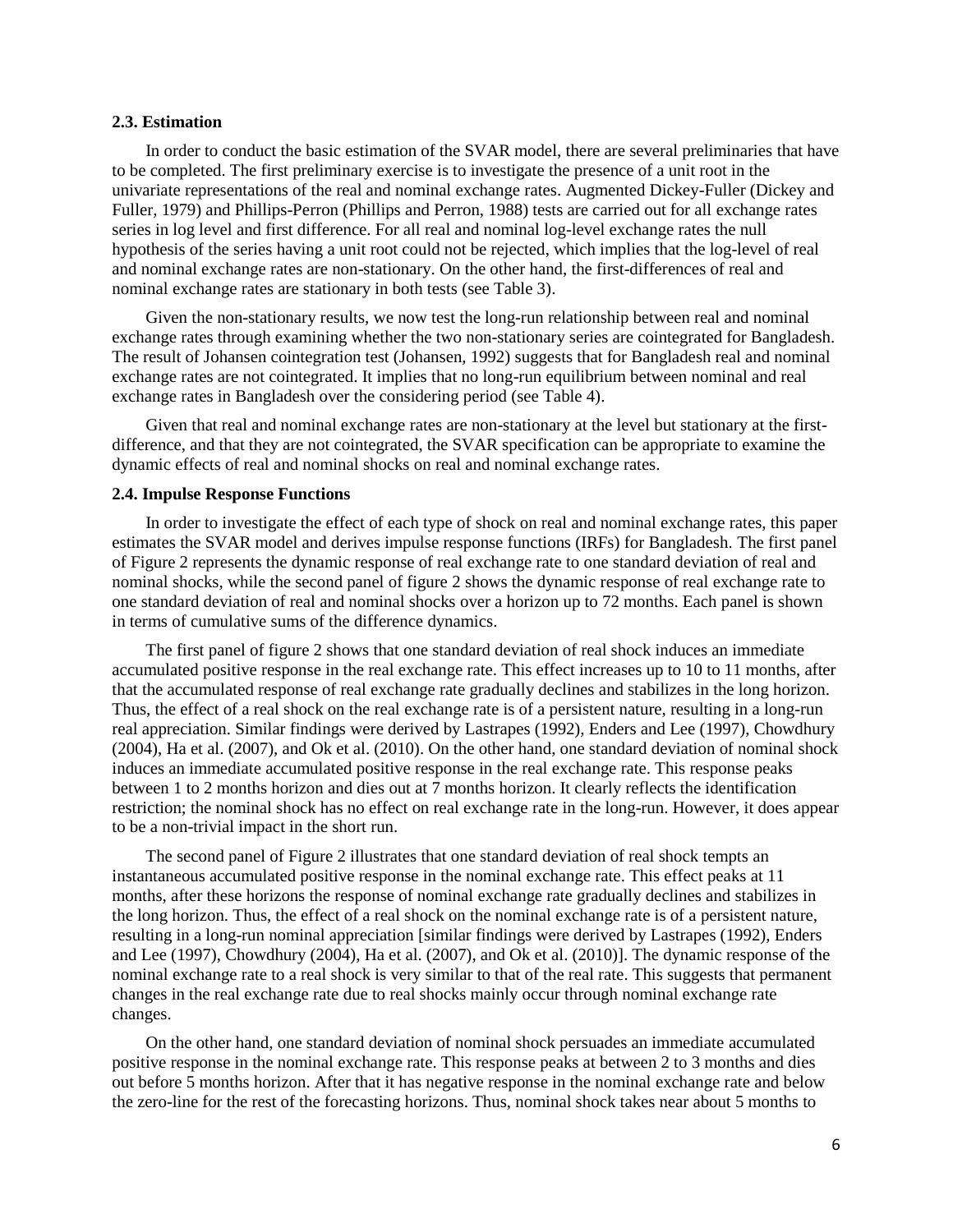maintain negative direction (depreciation) in the nominal exchange rate in Bangladesh. This result is consistent with the argument of Dornbusch (1976) that raise the idea that nominal money supply leads to a proportionate rise (depreciation) in nominal exchange rate in the long-run.

If technology shock is considered as one type of real shock, which is of particular interest to the economy of Bangladesh, the impact of a real shock on real exchange rate can be discussed in the framework of Harrod-Balassa-Samuelson (Harrod, 1933; Balassa, 1964; Samuelson, 1964) argument that the real exchange rate movements in the long-run could be explained by the productivity growth in tradable sectors. Higher productivity growth in tradable sectors tends to increase local input costs and therefore prices of non-tradable sectors (Berka, Devereux, and Engel, 2012). Since traded-goods prices tend to be equalized across countries, this raises the local price level, which is a real exchange rate appreciation (Berka et al., 2012). Thus, a positive technology shock should induce real appreciation of the home currency.

Furthermore, the study has produced evidence that real shock dominates the nominal shocks in both exchange rates series for Bangladesh. Table 5 reports that the magnitude of response of real exchange rate due to real shock (0.0179) has been found to be greater than the response of nominal exchange rate (0.0149). On the other hand, the magnitude of response of nominal exchange rate due to nominal shock is 0.0029 which implies that real shock dominates over nominal shock in the long-run (this findings also consistent with Lastrapes, 1992; Enders and Lee, 1997; Chowdhury, 2004; Ha et al. 2007; Chen and Wu, 1997; Ok et al. 2010).

#### **2.5. Variance Decompositions**

In order to summarize the information contained in the moving average representation the variance decompositions (VDCs) are conducted in this paper and in which the exchange rate series can be decomposed into real and nominal shocks. The VDC measures the average, relative contribution to forecast error variance of each shock in terms of forecast horizon. On the other hand, impulse response function reveals the dynamic effect of a one-time shock. The VDC is a convenient measure of the relative importance of such shock into the system. The summarized results of the VDC for the first-difference of log real and nominal exchange rates for the periods up to 72 months are shown in then Table 6. Table 6 contains only the relative contribution of forecasted error variance in percent of the real shocks, the remaining variance is attributed to the nominal shocks for Bangladesh.

The relative contribution of a real shock in explaining the variation of real exchange rate is 68 percent at the horizon of one month, which increases to 70 percent at the horizon of the second month, after that it steadily declines to 65 percent at eight months and stays roughly the same and reaches at 64.7 percent at an increased forecasting horizon of 20 months. On the other hand, the relative contribution of a real shock explains about 99.8 percent of the variation of nominal exchange rate at the horizon of one month, after that it gradually declines to around 92 percent with an increase in forecasting horizon. The relative contribution of a real shock in explaining the variation of nominal exchange rate is greater than that of real exchange rate, it might be the case that real disturbances quickly capture most of the nominal exchange rate fluctuation in Bangladesh (this finding is consistence with the work of Lastrapes, 1992 for Japan).

In sum, real shock plays more important roles in explaining the variation of real and nominal exchange rates for Bangladesh. This result would be consistent with the high importance of real shock in most developed and emerging countries (Lastrapes, 1992; Enders and Lee, 1997; Chowdhury, 2004), but is in contrast to the high importance of nominal shock for Korea (Ha et al. 2007).

## **3. Conclusion**

The sources of exchange rate movements of real and nominal exchange rates in Bangladesh are investigated in this paper by conducting a structural VAR model over the sample period June 2003 to June 2014. It has been mentioned earlier that our paper assumes two structural shocks: real and nominal.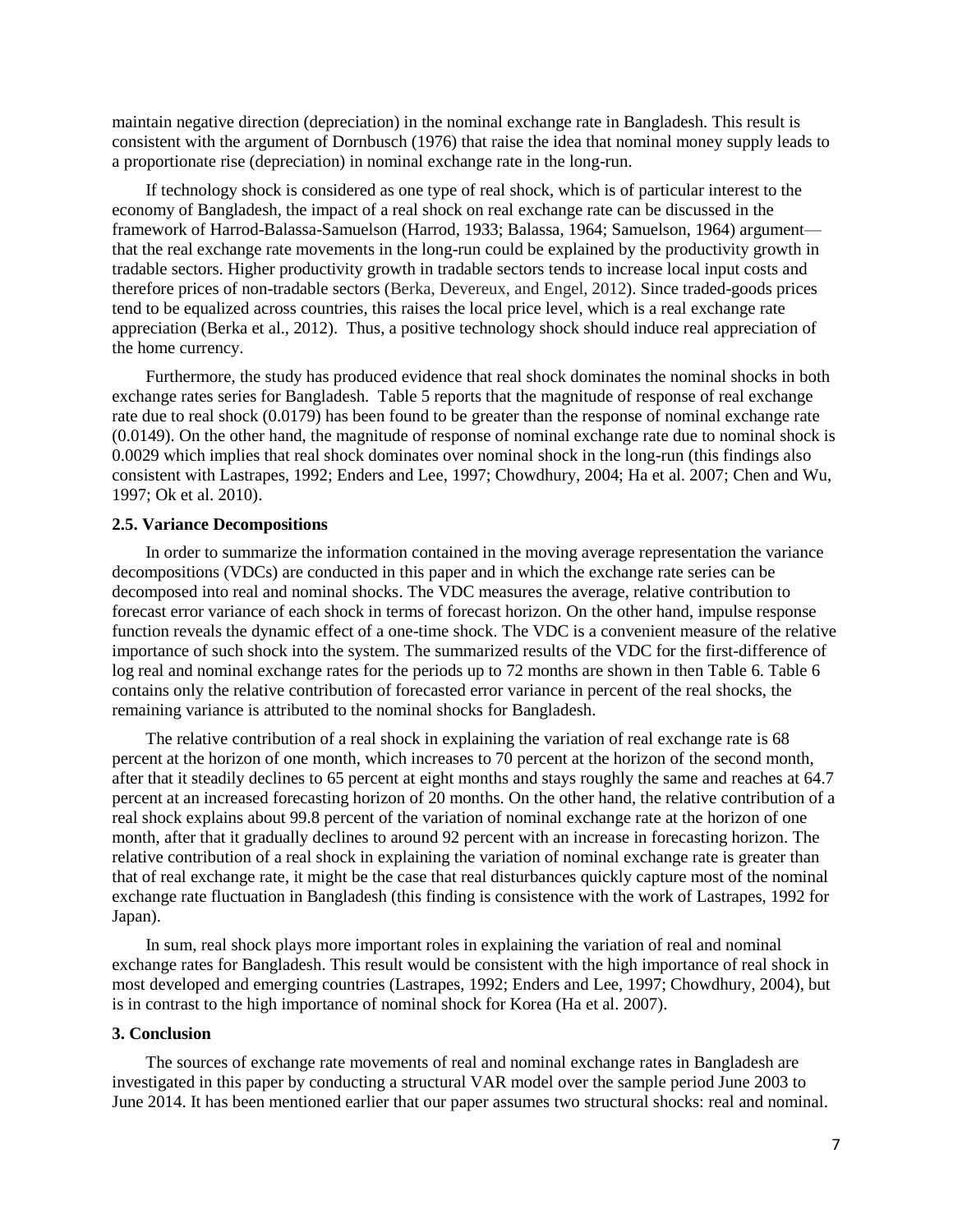Furthermore, we assume nominal shock has no long-run effect on real exchange rate. Based on these assumptions, we find that the effect of a real shock on the real and nominal exchange rates is of a persistent nature, resulting in a long-run real appreciation. On the other hand, the effect of a nominal shock on the nominal exchange rates demonstrates that a nominal shock takes few months to maintain negative direction (depreciation) in the nominal exchange rates in Bangladesh. This result is consistent with the argument of Dornbusch (1976) that a rise in nominal money supply leads depreciation in nominal exchange rates in the long run.

A significant impact of the real shock on exchange rates could provide some implications from a policy point of view. As Bangladesh now adopts the managed floating exchange rate regime, the objective of monetary and exchange rate policies should be to make an effort in offsetting the effect of real shocks through sterilization of foreign reserve outflows or raising the interest rate for the purpose of economic stabilization.

The model specification illustrated in this paper might be too simple since decomposition of the shock in only two types: nominal and real, might create difficulties to capture any possible shocks. In practice, an existing, managed floating exchange rate policy is complicated because of the fact that policymakers cannot easily distinguish between the observed real and nominal shocks. Although we have addressed these issues in our paper, we believe that the findings of this paper highlight some important policy implications of the exchange rate movements in Bangladesh, and we hope that more in-depth research would be conducted in this area in the near future.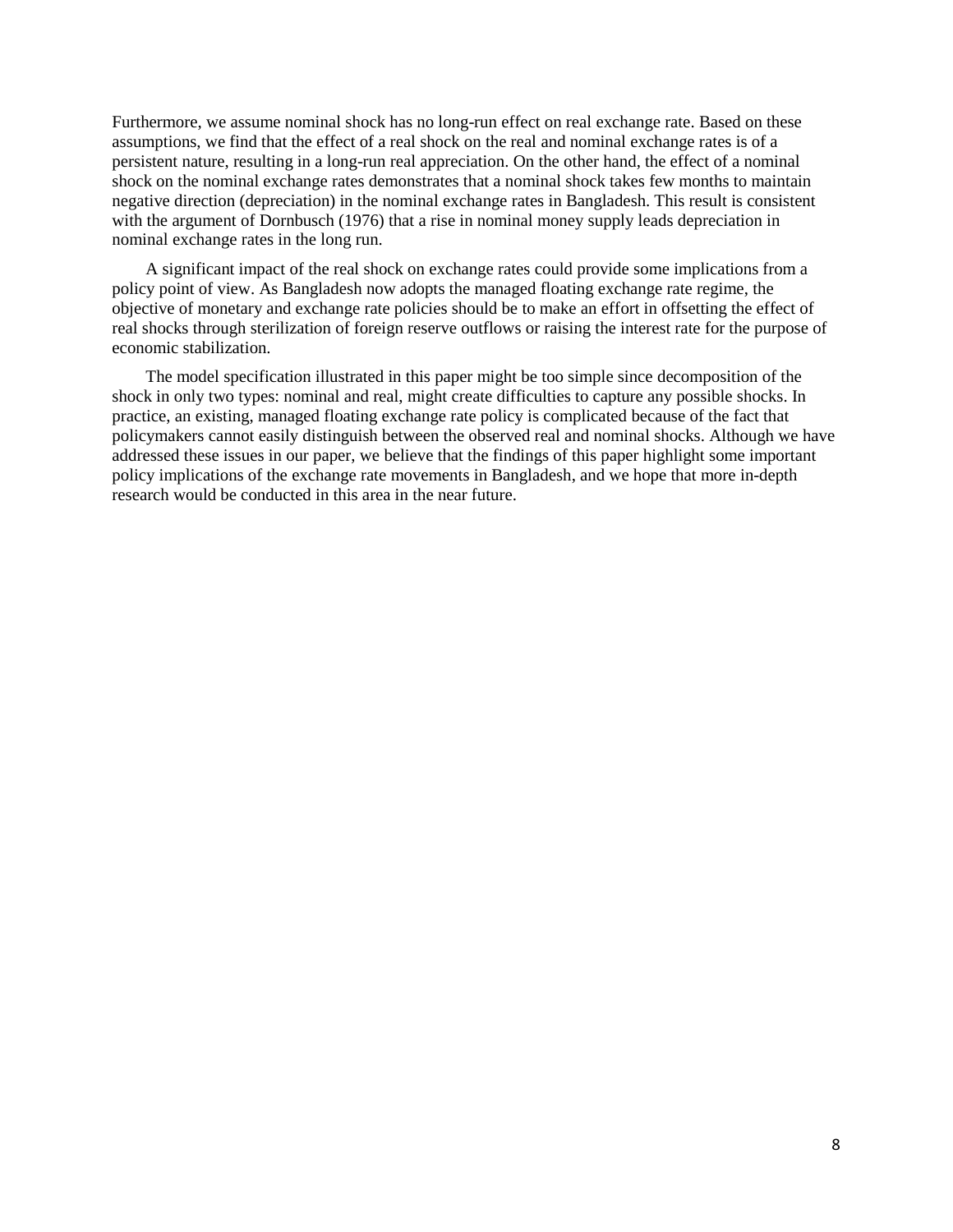#### **References**

- Ahmed, S., & Sattar, Z. (2004). Impact of Trade Liberalization: Looking at the Evidence. *Economic and Political Weekly,* 4059-4067.
- Balassa, B. (1964). The purchasing-power parity doctrine: a reappraisal. *The Journal of Political Economy*, 584-596.
- Berka, M., Devereux, M. B., & Engel, C. (2012). Real Exchange Rate Adjustment in and out of the Eurozone. The American Economic Review, 102(3), 179-185.
- Blanchard, O. and D. Quah (1989). The Dynamic Effects of Aggregate Demand and Supply Disturbances. *American Economic Review*, 79, pp. 655-673.
- Calvo, G. A., and C. M. Reinhart (2002). Fear of Floating. *Quarterly Journal of Economics*, 2, pp. 379-408.
- Chen, S. L., & Wu, J. L. (1997). Sources of real exchange-rate fluctuations: Empirical evidence from four Pacific Basin countries. *Southern Economic Journal*, 776-787.
- Chowdhury, I. S. (2004). Sources of exchange rate fluctuations: empirical evidence from six emerging market countries. *Applied Financial Economics*, *14*(10), 697-705.
- Clarida, R., & Gali, J. (1994, December). Sources of real exchange-rate fluctuations: How important are nominal shocks?. In *Carnegie-Rochester conference series on public policy* (Vol. 41, pp. 1-56). North-Holland.
- Dickey, D. A., & Fuller, W. A. (1979). Distribution of the estimators for autoregressive time series with a unit root. *Journal of the American statistical association*, *74*(366a), 427-431.
- Enders, W., & Lee, B. S. (1997). Accounting for real and nominal exchange rate movements in the post-Bretton Woods period. *Journal of International Money and Finance*, *16*(2), 233-254.
- Ha, I. B., Lee, B. S., & Cheong, C. (2007). What Caused the Korean Currency Crisis in 1997: Weak Fundamentals or Self‐fulfilling Expectations. *Asian Economic Journal*, *21*(2), 195-206.
- Harrod, R. (1933). *International Economics*, Cambridge University Press, Cambridge.
- Johansen, S. (1992). Cointegration in partial systems and the efficiency of single-equation analysis. Journal of econometrics, 52(3), 389-402.
- Kim, J. O., & Enders, W. (1991). Real and monetary causes of real exchange rate movements in the Pacific Rim. *Southern Economic Journal*, 1061-1070.
- Lastrapes, W. D. (1992). Sources of fluctuations in real and nominal exchange rates. *The review of economics and statistics*, 530-539.
- Ok, S., Kakinaka, M., & Miyamoto, H. (2010). Real shock or nominal shock? Exchange rate movements in Cambodia and Lao PDR. *The Singapore Economic Review*, *55*(04), 685-703.
- Phillips, P. C., & Perron, P. (1988). Testing for a unit root in time series regression. *Biometrika*, *75*(2), 335-346.
- R. Dornbusch, "Expectations and Exchange Rate Dynamics", Journal of Political Economy, December 1976, pp. 1161 - 76, reprinted in R. Dornbusch, Exchange Rates and Inflation, MIT Press, 1988.
- Samuelson, P. A. (1964). Theoretical notes on trade problems. *The Review of Economics and Statistics*, 145-154.
- Silva, M. L. F. (1999). *Modern Exchange-rate Regimes, Stabilisation Programmes and Co-ordination of Macroeconomic Policies: Recent Experiences of Selected Developing Latin American Economies*. Ashgate Publishing.
- Viaene, J. M., & De Vries, C. G. (1992). International trade and exchange rate volatility. *European Economic Review*, *36*(6), 1311-1321.
- Wang, M. T. (2004). *China: Sources of real exchange rate fluctuations* (No. 4-18). International Monetary Fund.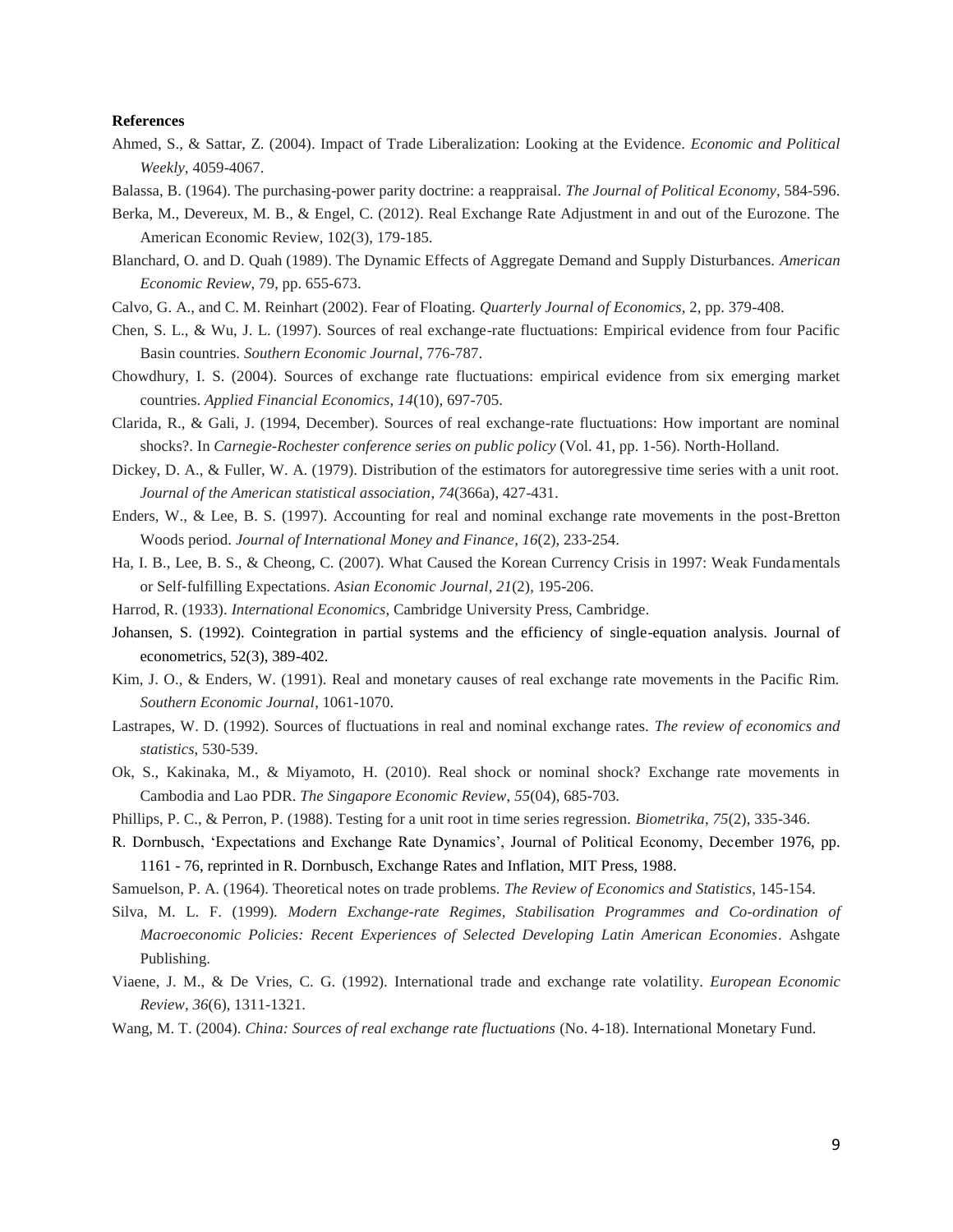| Table 1. Descriptive Statistics of Real and Nominal Exchange Rate |  |  |  |
|-------------------------------------------------------------------|--|--|--|
|                                                                   |  |  |  |

|                           | Δ1     | Δn        |
|---------------------------|--------|-----------|
| Average                   | 0.0019 | $-0.0022$ |
| <b>Standard Deviation</b> | 0.0142 | 0.0096    |

Note: ∆r is the first difference of logarithm of the real exchange rate and ∆n is the first difference of logarithm of the nominal exchange rate.

#### Table 2. Summary Statistic: Correlations Matrix

|            | $\Delta r$        | Δn                       | $\Delta p$ |
|------------|-------------------|--------------------------|------------|
| $\Delta r$ |                   | $\overline{\phantom{0}}$ | -          |
| $\Delta n$ | 0.75              |                          | ۰          |
|            | $(12.96)$<br>0.65 |                          |            |
| $\Delta p$ |                   | 0.08                     |            |
|            | (9.73)            | (0.92)                   |            |

Note: ∆r is the first difference of logarithm of the real exchange rate, ∆n is the first difference of logarithm of the nominal exchange rate, ∆p is the first difference of logarithm of the consumer price index and numbers in parentheses are t-statistic.

#### Table 3. Stationary Test

| Variable | Level           |                | First-Difference |                |
|----------|-----------------|----------------|------------------|----------------|
|          | <b>ADF</b> Test | <b>PP</b> Test | <b>ADF</b> Test  | <b>PP</b> Test |
| n        | $-1.58$         | $-1.61$        | $-8.61*$         | $-8.56*$       |
|          | $-0.74$         | $-0.66$        | $-7.94*$         | $-7.83*$       |

Note: n is the logarithm of the nominal exchange rate, and r is the logarithm of the real exchange rate. The lag length was selected basing on Schwarz's Bayesian Information Criterion. \* represents statistical significance at 1 percent.

#### Table 4. Johansen-Juselius cointegration Tests

| $\lambda_{\text{trace}}$ test |                     |                    |        |    | $\lambda_{\text{max}}$ test |                 |               |        |    |
|-------------------------------|---------------------|--------------------|--------|----|-----------------------------|-----------------|---------------|--------|----|
|                               |                     | $r_{\text{trace}}$ | Prob   | СE |                             |                 | $r_{\rm max}$ | Prob   | СE |
| $H_0: r = 0^*$                | $H_A: r > 0$        | 5.58               | 0.7441 | O  | $H_0: r = 0^*$              | $H_A$ : $r = 1$ | 5.23          | 0.7124 |    |
| $H_0: r \leq 1$               | $H_{\Delta}: r > 1$ | 0.35               | 0.5526 | v  | $H_0: r = 1$                | $H_0$ : $r = 2$ | 0.35          | 0.5526 |    |

Note: The λtrace and λmax are calculated as per Johansen (1988) and Johansen and Juselius (1990). p-values are calculated as per MacKinnon et al. (1999). r stands for the rank of the matrix, which denotes the number of the conintegrating equation between the variables. CE stands for conintegrating equation. \*Denotes rejection of the hypothesis at the 0.05 level.

Table 5. Real and Nominal exchange rate equations

| Real exchange rate equation    | $\Delta r_t =$ | $0.0179 e_{rt}$ |                  |
|--------------------------------|----------------|-----------------|------------------|
|                                |                | (0.0000)        |                  |
| Nominal exchange rate equation | $\Delta n_t =$ | $0.0149 e_{rt}$ | $+0.0029 e_{nt}$ |
|                                |                | (0.0000)        | (0.0000)         |

Note: p-values are reported in parenthesis.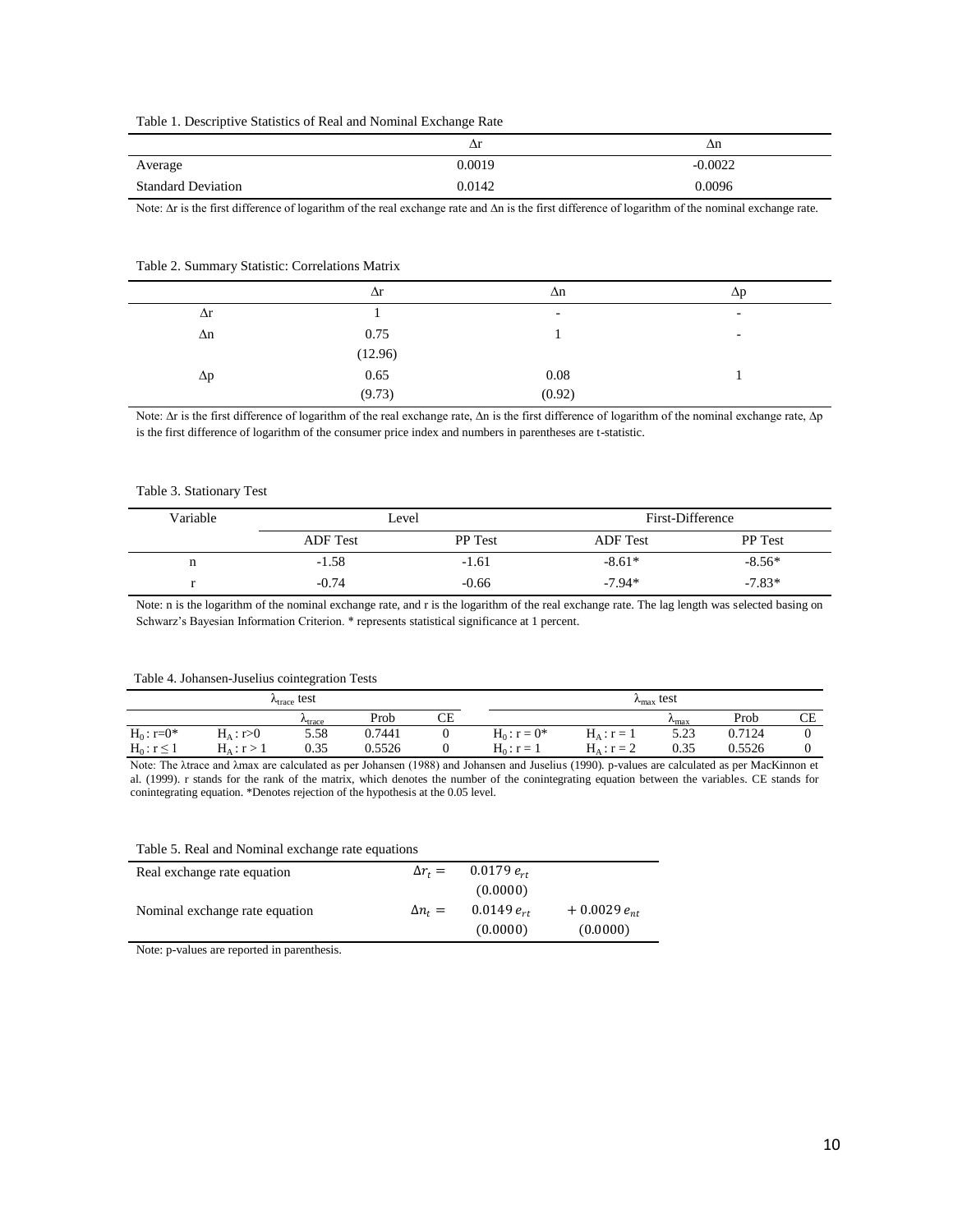|                         | Relative Contribution of Real Shock to |            |  |
|-------------------------|----------------------------------------|------------|--|
| <b>Forecast Horizon</b> | $\Delta r$                             | $\Delta n$ |  |
| 1-month                 | 68.26718                               | 99.85730   |  |
| $3$ -month              | 69.66850                               | 99.29004   |  |
| 6-month                 | 66.07162                               | 95.28452   |  |
| 9-month                 | 67.08711                               | 95.02557   |  |
| 12-month                | 67.11495                               | 94.72434   |  |
| 24-month                | 64.19685                               | 92.26897   |  |
| 36-month                | 61.60677                               | 91.85531   |  |
| 48-month                | 59.92267                               | 91.69216   |  |
| $60$ -month             | 58.61236                               | 91.55210   |  |
| 72-month                | 57.60458                               | 91.44462   |  |

Table 6. Variance Decompositions of Real and Nominal Exchange Rates

Note: ∆r is the first difference of logarithm of the real exchange rate, and ∆n is the first difference of logarithm of the nominal exchange rate. Contribution of a nominal shock is 100 minus the contribution of a real shock.



Figure 1. Nominal and Real Exchange Rates

Source: International Financial Statistics (IFS), IMF, 2015.